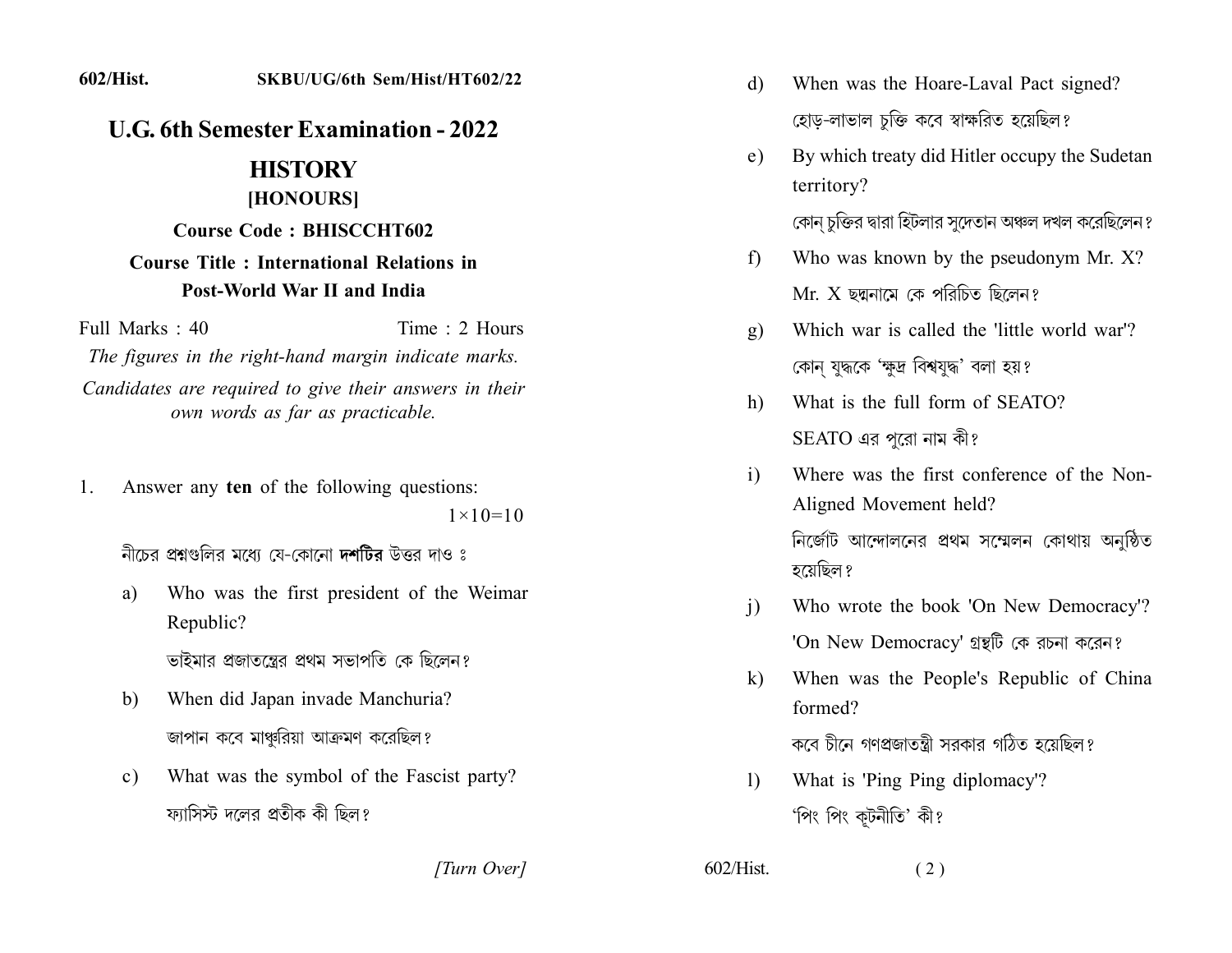- Where is located the main centre of the World  $m)$ Trade Organization? বিশ্ব বাণিজ্য সংস্থার প্রধান কেন্দ্র কোথায় অবস্থিত?
- In which year did India test its first nuclear  $n$ ) weapon?

কোন সালে ভারত প্রথম পারমাণবিক অস্ত্র পরীক্ষা করে?

- When did China become a permanent member  $\Omega$ ) of the Security Council? চীন কখন নিরাপত্তা পরিষদে স্থায়ী সদস্য পদ লাভ করে?
- Answer any five of the following questions: 2.  $2 \times 5 = 10$

নিম্নলিখিত প্ৰশ্নগুলির মধ্যে যে-কোনো পাঁচটিব উত্তর দাও ঃ

Who were the big four leaders of the Paris a) Peace Conference?

প্যারিস শান্তি সম্মেলনের প্রধান চারজন নেতা কারা ছিলেন?

What is the full form of UNRRA? Why was b) it formed?

UNRRA এর পরো নাম কী? এটি কেন গঠিত হয়েছিল?

- What is Appeasement Policy?  $c)$ 'তোষণ নীতি' কী?
- What is the 'Truman Doctrine'? d) 'ট্ৰম্যান নীতি' কী?

 $(3)$ 

 $602/Hist$ 

[Turn Over]

- When and why was 'COMINFORM' formed? e) 'কমিনফর্ম' কবে এবং কেন গঠিত হয়েছিল?
- What is 'Panchasheel' policy?  $f$ 'পঞ্চশীল' নীতি কী?
- What do you mean by globalization?  $g)$ বিশ্বায়ন বলতে কি বোঝ?
- Why October 24th 1929 is called 'Black  $h)$ Thursday'?

কেন ২৪শে অক্টোবর ১৯২৯ দিনটিকে 'কালো বৃহস্পতিবার' বলা হয়?

Answer any two of the following questions: 3.  $5 \times 2 = 10$ 

নিম্নলিখিত প্রশ্নগুলির মধ্যে যে-কোনো দুটির উত্তর দাও ঃ

- Why did Mussolini invade Abyssinia? a) মসোলিনী কেন আবিসিনিয়া আক্রমণ করেছিলেন?
- Mention the features of the Third World. b) তৃতীয় বিশ্বের বৈশিষ্ট্যগুলি উল্লেখ কর।
- According to you the Strategic Arms  $c$ ) Limitation Treaty or (SALT) was how much effective?

'কৌশলগত অস্ত্র সীমাবদ্ধতা চক্তি' কতটা কাৰ্যকর ছিল বলে তমি মনে কর?

 $602/Hist$ 

 $(4)$